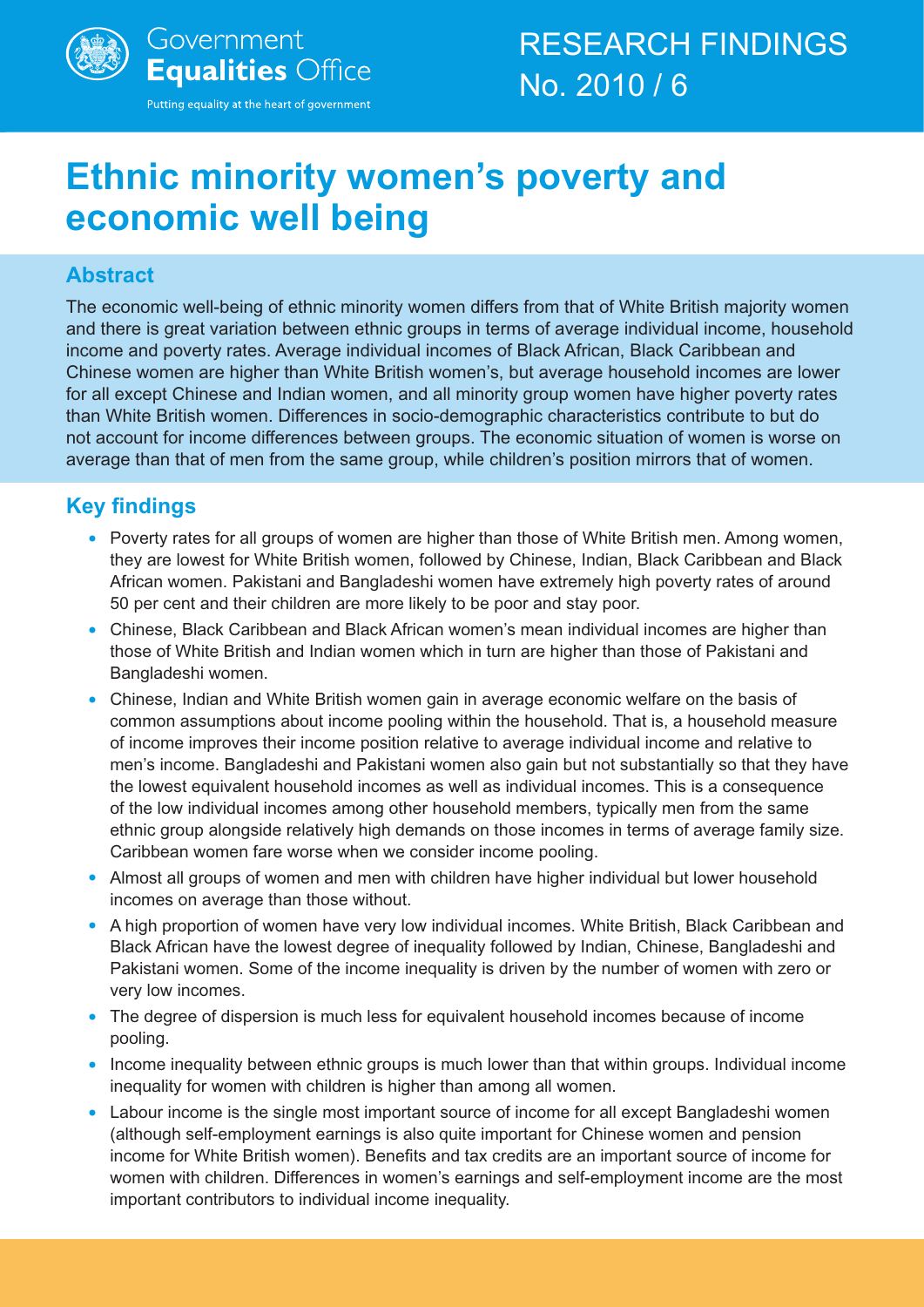# **Background**

This report aims to enrich the study of economic inequality in UK by providing a deeper understanding of the economic well being of ethnic minority women. A society that aims to be a fair and equal society and "to protect the rights of individuals and advance equality of opportunity for all" (The Equality Act 2010) needs to understand the nature and mechanisms of creating and perpetuating inequalities. Inequalities based on gender and ethnicity are some of the key concerns of the architects of a fair and equal UK. An understanding of these inequalities, however, is incomplete without looking at the experiences of ethnic minority women because these may be different from those of White British women or men from their own ethnic group. Additionally, as most children live with their mothers a closer look at women with children can be informative about the economic position of children and their poverty risks. This report constitutes the first comprehensive attempt to establish the evidence base on ethnic minority women's poverty, income and income inequality.

# **Research findings**

Our findings describe differences in individual and equivalent household income across women of different ethnic groups. They interrogate the extent of income inequality faced by women of different ethnic groups and reveal the income sources which contribute most to that inequality. They explore the impact of inequality on poverty by using simulations of more equal scenarios as a heuristic device. The findings cover both all women and women living with dependent children. For the latter the report also explores variations in material deprivation and poverty persistence.

#### **Average economic well-being of different ethnic groups and relative position**

We focused on women from six minority ethnic groups: Indian, Pakistani, Bangladeshi, Chinese, Black Caribbean and Black African, and compared them with White British majority women. We examined their average economic well-being using two income measures: own net income and equivalent net household income. While a woman's own income is an indicator of her financial control and personal resources, equivalent household income (adjusted for family structure and size) is arguably a better indicator of her actual economic welfare. We also investigated poverty rates.

- Women of all ethnic groups have lower mean individual incomes than men in the same ethnic group. Pakistani and Bangladeshi women have the highest gender income gap and Chinese and Black Caribbean women the lowest.
- Chinese, Black Caribbean and Black African women have the highest average individual incomes, followed by White British and Indian women. Pakistani and Bangladeshi women have the lowest.
- Men and women with children have higher average individual incomes than those without, especially White British, Indian and Chinese men and women. But the difference is greater for men than women. Exceptions to this pattern are Pakistani men and women and Bangladeshi women. The broad groupings in rank by individual income for those with children is quite similar to those without children.
- Almost all groups of women benefit economically from sharing with others. That is, average individual income is lower than average equivalent household income. Indian, Chinese and White British women benefit the most from household sharing;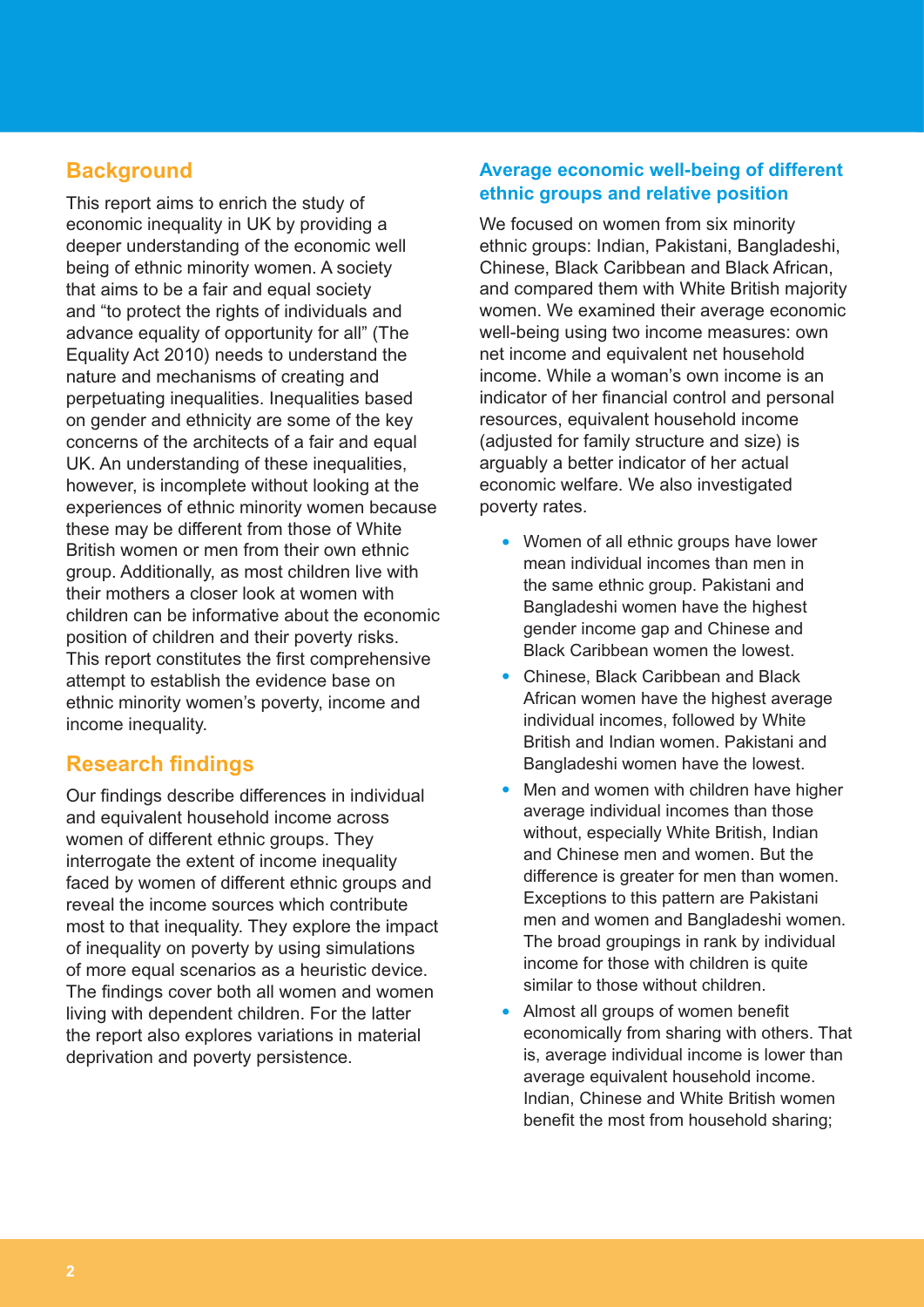but Black Caribbean and Black African women gain hardly at all. The gain is lower for women with children.

- As a result, women's ranking by household income follows a different pattern to individual incomes. This reflects differences in men's (typically partners') incomes and number of children across ethnic groups. Chinese, Indian and White British women have the highest average equivalent household incomes, followed by Black African and Black Caribbean women. But Pakistani and Bangladeshi women again have the lowest average incomes.
- Poverty rates are higher for women of all minority ethnic groups compared to White British women. Pakistani and Bangladeshi women have the highest poverty rates at around 50 per cent.
- Women with children have higher poverty rates than those without across all ethnic groups. Similarly, children's poverty rates are higher than those of men and women from the same ethnic group.
- The average ratio of the individual incomes of women to that of their spouse or partner is higher for Black Caribbean and Black African women than other groups.

#### **Average experience of women relative to each other**

The comparison of average economic wellbeing of one group vis-à-vis another masks a number of different stories within it as the women in each of these ethnic groups are not homogeneous in terms of their socio-economic characteristics, many of which influence their potential income. For example, age has implications for individual income, and family composition has implications for both individual and equivalent household incomes.

- White British women are evenly distributed across different age groups while Pakistani, Bangladeshi, Chinese and Black African women are relatively younger. Women with children are, as expected, comparatively younger.
- Income gaps between ethnic groups do not vary much by age except at the extremes. That is, the pattern of mean incomes by age are relatively similar across groups: individual incomes rise steeply to a peak in the middle years and decline sharply after that. Mean household incomes show much less variation by age.
- In most ethnic groups, the majority of women live in families without children. The exceptions are Bangladeshi, Black African and Pakistani women.
- A higher proportion of Black African and Black Caribbean women are lone parents, around 18% compared with 6% of all women for other groups.
- Most Indian, Pakistani, Bangladeshi and Chinese children live with two parents, but only around three quarters of White British children and half of Black Caribbean and Black African children do.
- Women of most ethnic groups who are living as couples live with men of the same ethnic group. The exceptions are Chinese and Black Caribbean women: a substantial proportion of these women are living in couples with White British partners.
- The average number of children per household is highest for Pakistani and Bangladeshi women at between 2.3-2.4 children on average, followed by Black African women at around two children. Other households with dependent children have an average of 1.6-1.7 children per household.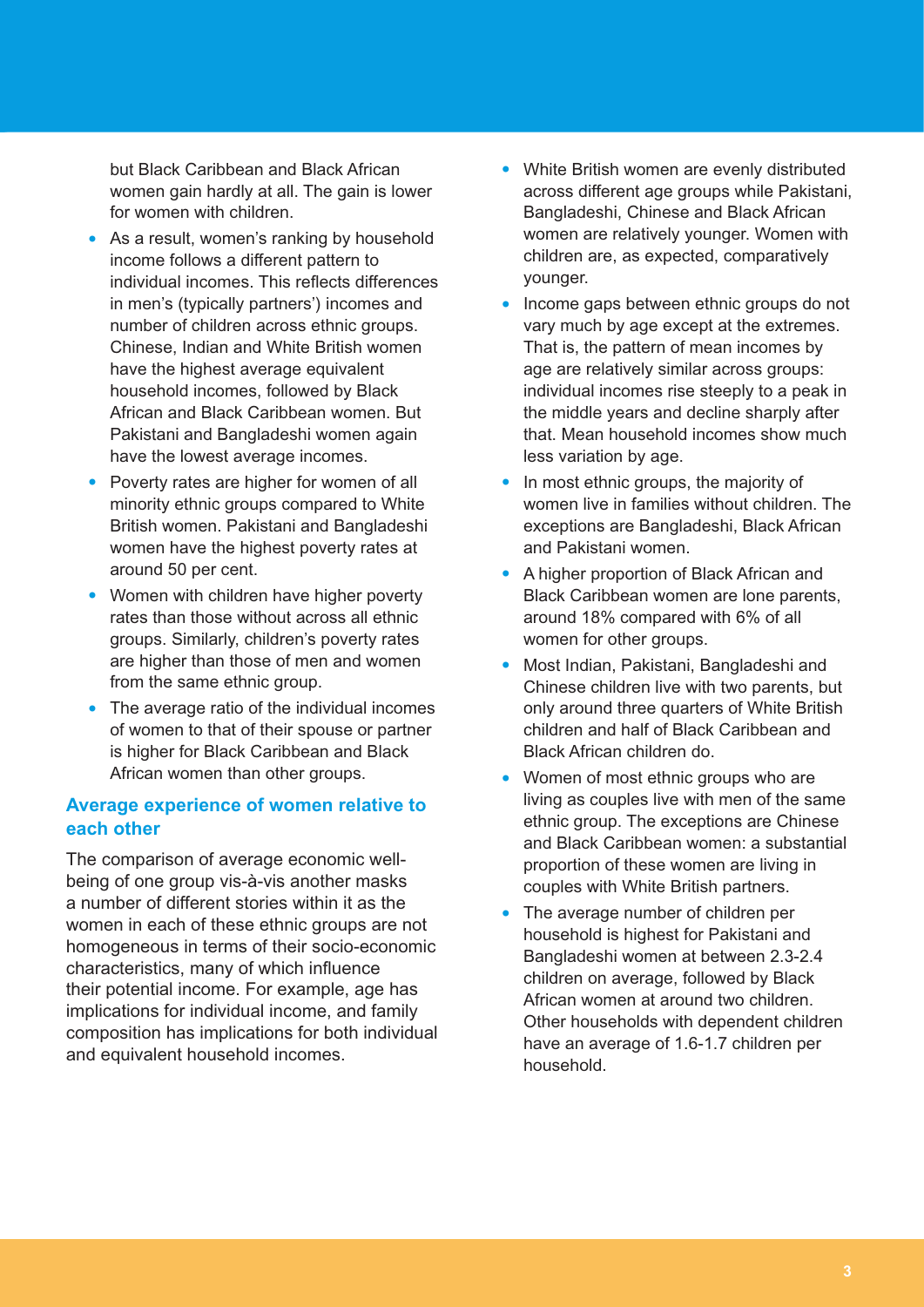#### **Ranges of income and women's economic inequalities: between and within group comparisons**

Average income measures tell us very little about the experience of all women in the group unless incomes are highly concentrated (or similar). We therefore compare entire distributions of individual and household incomes of men and women in different ethnic groups and summarise this information in terms of inequality statistics.

- Comparing distributions we find that there is substantial income dispersion in women's income for all groups, especially for Chinese women. There is least dispersion for Black Caribbean women.
- By almost all inequality measures, individual income inequality is the lowest for White British, Black Caribbean and Black African groups, followed by Indian, Bangladeshi, Chinese and Pakistani groups, in that order.
- Dispersion is higher for individual incomes than equivalent household incomes. This is as a result of a high proportion of women with zero individual incomes: around 30-50 per cent for most groups, and 80% for Pakistani and Bangladeshi women.
- By almost all measures equivalent household inequality is the lowest for the Bangladeshi group, followed by Pakistani, White British and Black Caribbean groups. Higher household income inequality is found among Black African, Indian and Chinese ethnic groups.
- Individual income inequality is higher for women than men; the opposite is true for equivalent household income.
- Women's within-group income equality is much higher than that between groups.
- Individual income is less dispersed among women with children, while equivalent household income is more dispersed.

#### **Income composition and the contribution of income sources to inequalities**

To get a handle on the differences in incomes between different groups, we investigated the contribution of different sources of income to overall income. We also examined the contribution of these different sources of income to inequality.

- For most groups of women around 50% of their individual income derived from either paid employment or self-employment. Even among Pakistani women, over 40% of individual incomes came on average from these labour earnings, while for Bangladeshi women the share was nearer 30%. Self employment income is not a major contributor to women's individual incomes, except for Chinese women. Labour income constitutes a higher proportion of men's income than women's. It follows that labour income is a larger contributor of household income.
- Pension income makes up a substantial share of incomes only for White British women. Non-pension benefit income makes up a correspondingly large share of incomes where earnings are low, as for Pakistani and Bangladeshi women. It is also a substantial absolute component of income for Black Caribbean and Black African women, who have much higher incomes than Pakistani and Bangladeshi women. For women with children benefit income and tax credits are more important income sources than for those without. These sources are also important for household incomes.
- Labour income from both earnings and selfemployment is the main factor contributing to individual income inequality for both men and women and for both individual and household incomes. Self-employment income contributes disproportionately to income inequality.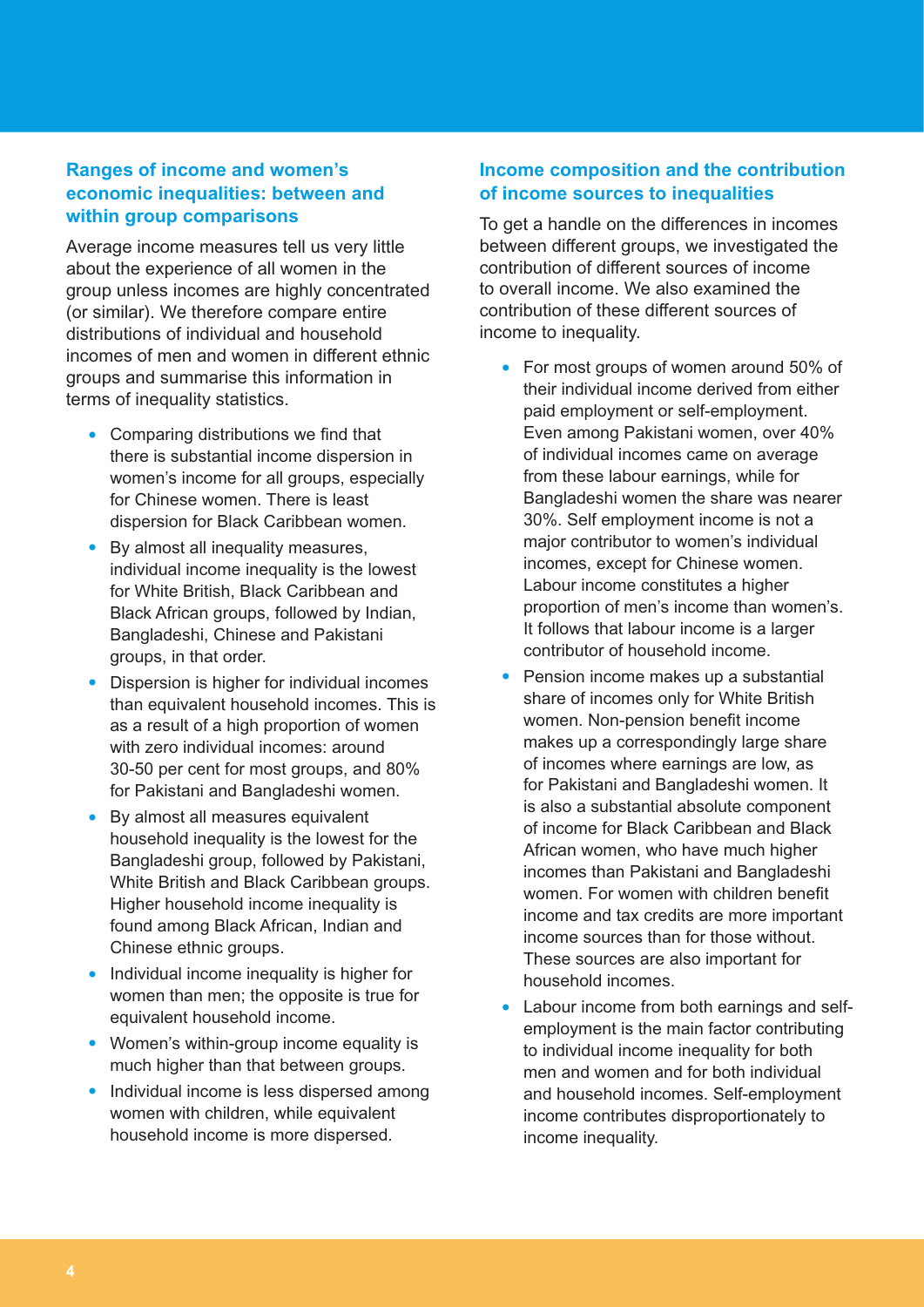- Benefit income contributes slightly to individual income inequality, but reduces inequality at the household level, and more so for women with children.
- These patterns largely hold across ethnic groups and for men and women.

# **Simulations: Effect of elimination of within and between group income inequalities**

We asked how much poverty rates for women in different ethnic groups would fall if we were to eliminate within- and between- group income inequalities. To do this, we hypothetically assigned the group mean and median income to every woman in their ethnic group (to measure the impact of eliminating within-group income inequality) and the mean and median age-adjusted income of White British women to women in other ethnic groups (to measure the impact of eliminating between-group inequality).

- Equalising women's individual income within each group reduces their poverty rates by around 80% for Chinese women, 50-60% for White British, Indian and Black Caribbean women, 30% for Black African women and just 4-6% for Pakistani and Bangladeshi women. For White British women with children, equalising individual income within group increases poverty rates and reduces it for Chinese, Indian and Black African women with children.
- Equalising women's individual (ageadjusted) income between groups reduces poverty rates substantially for almost all groups, but less so for White British women and very little for Black Caribbean women. Equalising women's individual incomes between groups increases the poverty rates for Black Caribbean women with children.
- In general the impact of within and between group individual income equalisation reduces poverty more for all women than women with children.
- Equalising within and between group household equivalent income reduces poverty rates of women to zero for all except Bangladeshi women (for whom it becomes almost 100%). Women with low incomes are very sensitive to the position of the poverty line. The simulation of incomes raises incomes for a large number of women around the middle of the distribution and thus raises the poverty line, and Bangladeshi women's simulated incomes fall just below this threshold.
- The same patterns are found for women with children. And the impact on eliminating women's inequality on children's poverty rates is similar to that on the poverty rates of women with children as most children live in households with women, only 1.2% live in men-only households.
- Equalising to the median instead of mean incomes has a less favourable impact in most cases as median incomes are lower than mean incomes.

# **Deprivation and ethnicity**

We use measures of material deprivation to provide a more complete picture of economic disadvantage for women with children.

- Many families with children have zero levels of deprivation while few have very high levels. Deprivation scores vary across ethnic groups from mean values of 11 among Chinese children to 31 among Bangladeshi children
- Only 25% of White British and Indian children have scores higher than 22 while 50% or more of Pakistani, Black African and Bangladeshi children have scores above this level, and 25% of children from these groups have scores higher than 45.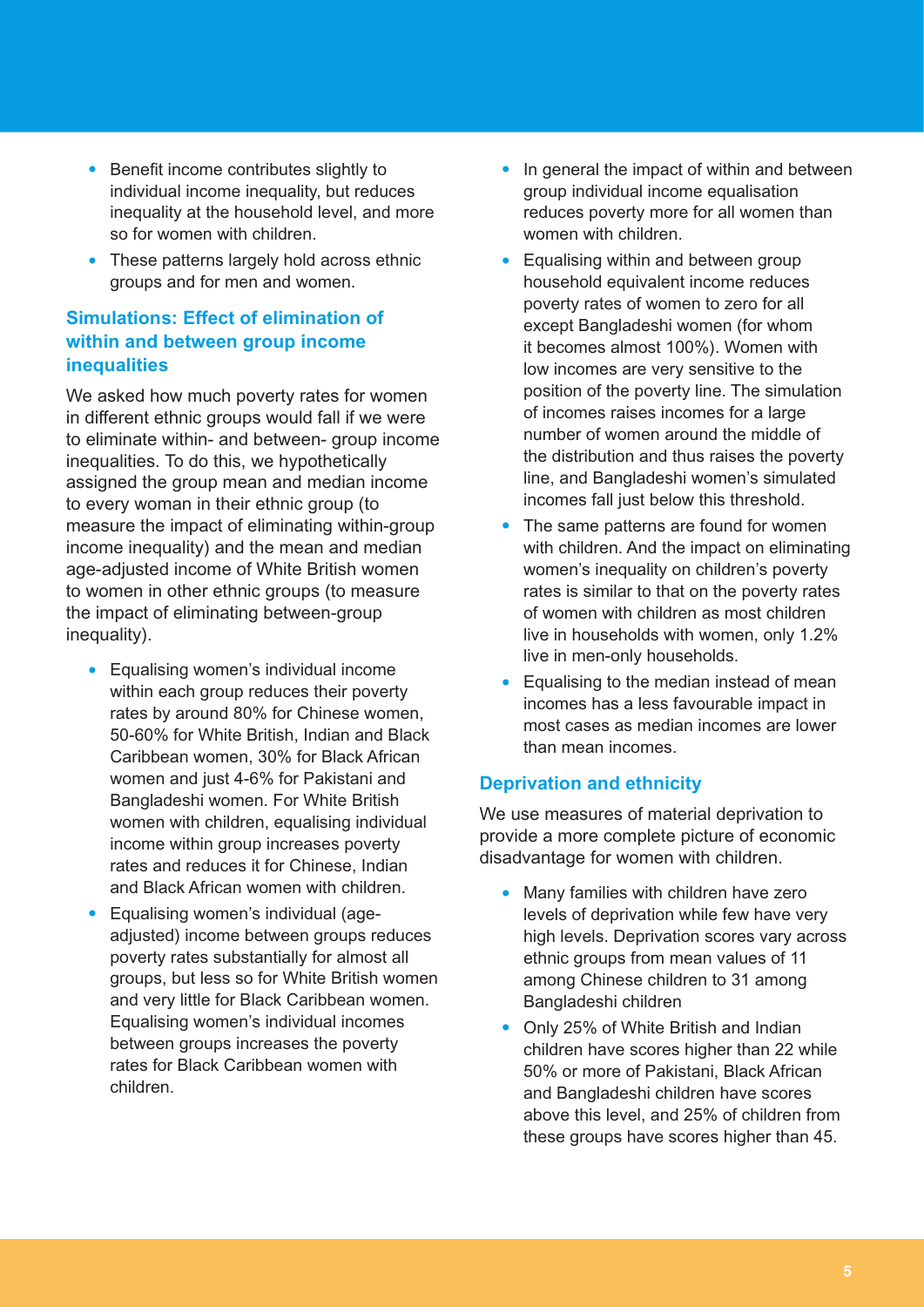• Nearly half of Bangladeshi children have both incomes below 70% of the median and deprivation scores above 25 as compared to only 16-17% of all children. This is also the case for two-fifths of Bangladeshi women, around 30% of Pakistani and Black African women and 20% of Black Caribbean women with children.

#### **Poverty persistence among women with children**

Poverty persistence is recognised as a particularly detrimental form of economic disadvantage. We used the Millennium Cohort Study for analysis of poverty persistence for women with children.

- Bangladeshi and Pakistani children have a very high risk of being persistently in poverty. Black Caribbean and Black African children have a lower risk of persistent poverty but higher than that of Indian and White children
- Indian and White children are less likely to start off poor and have a greater likelihood of exiting poverty.

# **Conclusions**

Diversity between women of different ethnic groups in economic welfare is the main finding of the report. It has shown how women's economic well being varies across groups, but that the ranking of incomes is sensitive to the measure used. It has also revealed the extent of inequality among women as well as between women of different ethnic groups.

• Using individual income measures and measures of equivalent household income shows the income disparities that exist across women of different ethnic groups in average income. These are found both across women of all ages and family circumstances, and across women living with dependent children.

- Overall there would appear to be three types of income experience. First Indian and White British women have moderate average individual incomes but relatively high average equivalent household incomes. Second, Black Caribbean and Black African women have high individual but low household incomes. Finally, Pakistani and Bangladeshi women have both low individual and household income. Fitting clearly into none of these patterns, Chinese women have both high individual and equivalent incomes, but they also have very dispersed incomes.
- Within the first 'type', women benefit from their household circumstances, on the assumption of household sharing, but they may have less control over income and may not be so well off if household incomes are not equally shared. In the second case, the household circumstances of the women do not increase the potentially available income to them, so they may face greater difficulties in making ends meet. On the other hand they may have greater control over income, given the share that they contribute. In the third case, the women also do not gain substantial benefit from household sharing, but nor are they making a major contribution to limited household resources
- The report also illustrates strikingly different poverty risks across women of different ethnic groups. Women from all minority groups have higher average poverty rates than women on average. However, poverty rates are particularly high for Pakistani and Bangladeshi women, though they are also high for Black African women and relatively high for Caribbean and Indian women. Poverty persistence is highest for Pakistani and Bangladeshi women, and these two groups, along with Black African women, also show high rates of material deprivation.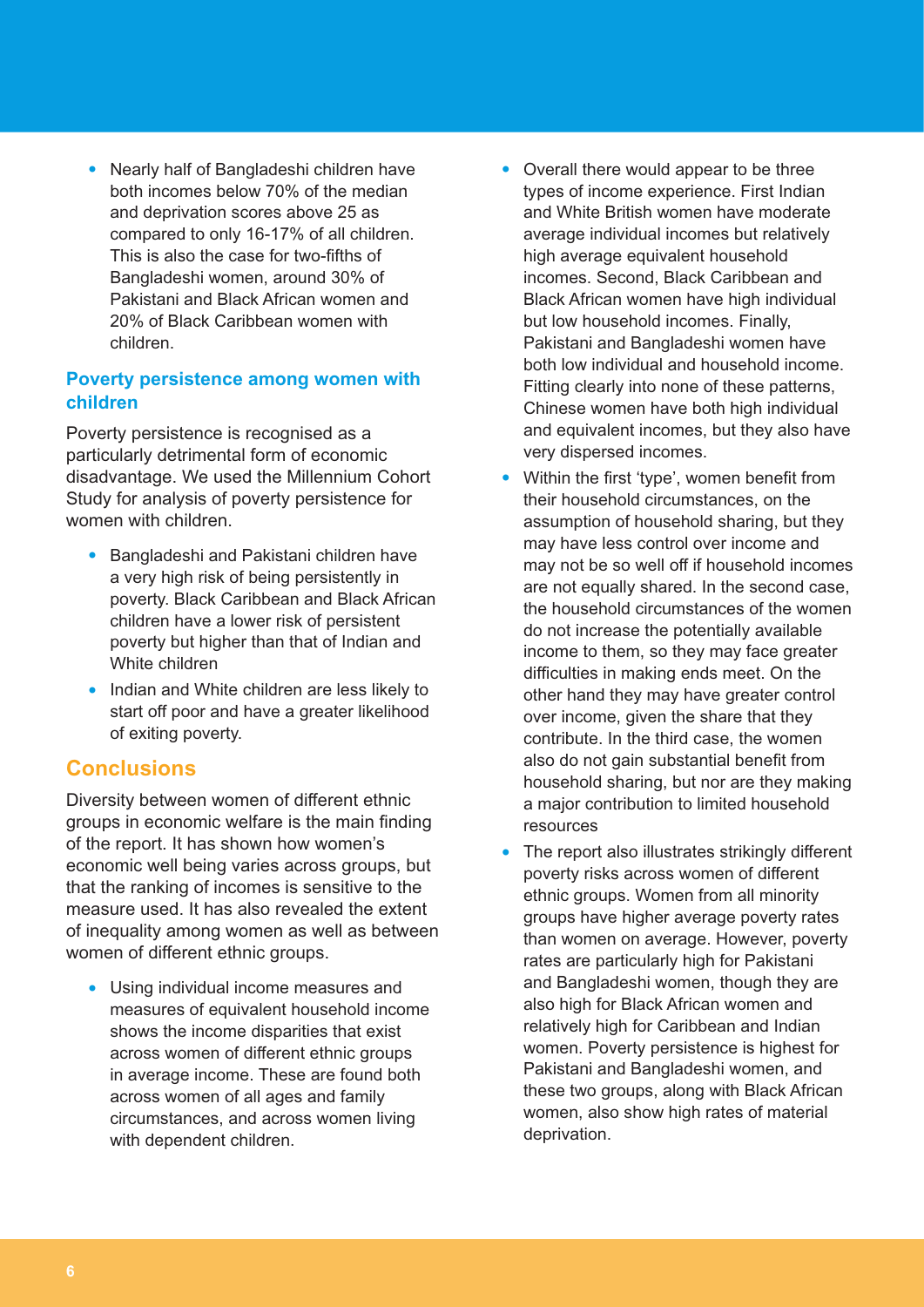- Women have different demographic profiles, but differences in age distributions across groups do not account for differences in average income or in poverty.
- Within group income inequality contributes far more to overall income inequality among women than between group income inequalities. Differences in labour income are the main contributory factor in income inequality among women. Self-employment plays a disproportionately high role, particularly for Chinese women. Benefit and tax credit moderates household income inequality.
- Women with children, like men, have higher individual incomes on average than those without (exceptions Pakistani and Bangladeshi women). However, with the exception of Chinese women with children, the average equivalent household income of those with children is lower than those without.
- Equalising the disposable income of households across groups is, clearly, the most effective way to address poverty. This implies that group inequalities have to be seen in the context of wider social inequalities. Having a compressed income distribution across society may be good for everyone, but the compressed income distribution experienced by a particular group (whether women, or an ethnic minority group or women from a particular ethnic group) is not necessarily good for that group.
- Ethnic minority women's economic well being is a cause for concern whether we are looking at equivalent household income or individual income, though the measure matters for whether some groups appear to be doing relatively well or relatively poorly.
- Since women have lower incomes than men on average, they tend to benefit economically from living in households with other adults. But this is only on the assumption that equal pooling of household incomes takes place.
- Wages from employment and even employment rates are not a particularly good indicator of the differences in economic well-being that women from different ethnic groups face, whatever assumptions we make about income pooling. Indeed in some cases they may be misleading.
- The findings here provide more direct measures of women's economic well being and inequalities, and make it possible to evaluate the experience of particular groups and compare the implications of different assumptions about the relationship between income and material well being.

# **About the project**

In this report we used secondary analysis of survey data. We pooled data from the annual cross-sectional Family Resources Survey (FRS) from 2003/04 to 2007/08, its derived dataset, Households Below Average Income (HBAI) across the years 2003/04 to 2007/08. This is a nationally representative sample survey of private households in UK with an annual target sample size of 24,000. Our analysis covered households from Great Britain only. Our total sample comprised 103,822 adult men, 116,857adult women and 69,142 dependent children.

We also used the Millennium Cohort Study (MCS) sweeps 1-4 for section 2.8 of the report. This a longitudinal study of a representative sample of around 18,000 UK children born in 2000.